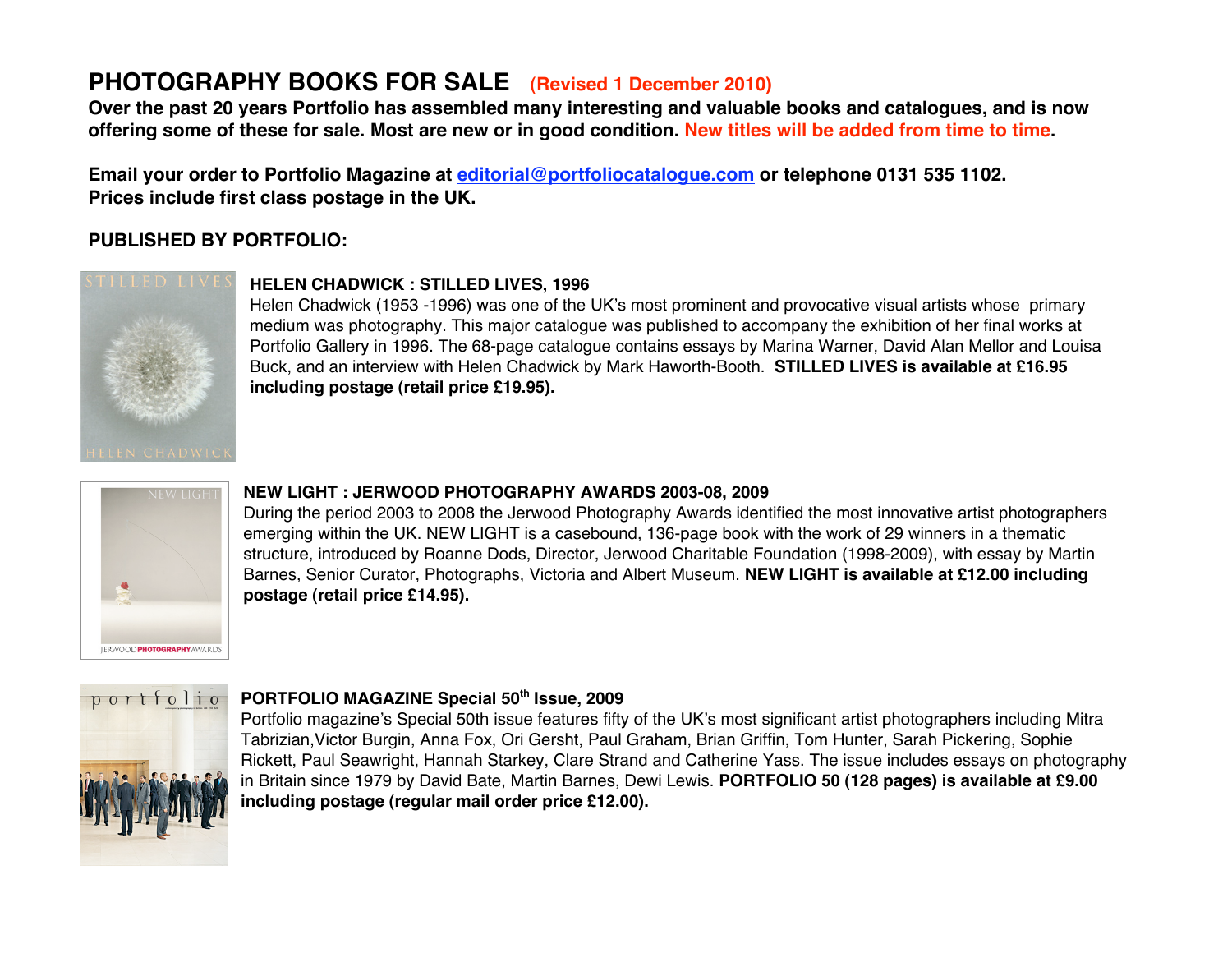## **SPECIAL TITLES**

| <b>AUTHOR</b>                                | <b>TITLE (cover)</b>                                                   | <b>PUBLISHER / YEAR</b>            | <b>PRICE</b> |
|----------------------------------------------|------------------------------------------------------------------------|------------------------------------|--------------|
| <b>Monographs</b>                            |                                                                        |                                    |              |
| APPELT, Dieter                               | Forth Bridge Cinema (soft)                                             | Canadian Centre Architecture, 2005 | 10.00        |
| ALMOND, Darren                               | 50 Moons at a Time (HB)                                                | K21 Kunstammlung, 2005             | 50.00        |
| BERGBAUER, Jürgen                            | Studies after Nature (Cloth)                                           | Fotohof Edition Band 118           | 50.00        |
| <b>BOLTANSKI, Christian</b>                  | Reconstitution (French version)                                        | Whitechapel Art Gallery, 1990      | 195.00       |
| <b>BRETTLE, Jane</b>                         | Airside (soft)                                                         | City Art Centre, Edinburgh, 2003   | 10.00        |
| <b>BUCHLER, Pavel</b>                        | Untitled Portraits (soft)                                              | Third Eye, 1988                    | 20.00        |
| CHADWICK, Helen                              | Enfleshings (HB) (new)                                                 | Aperture, 1989                     | 39.00        |
| CHADWICK, Helen                              | Effluvia (soft) (new)                                                  | Folkwang Museum, 1994              | 30.00        |
| CHEVRIER, J Francois                         | Walker Evans and Dan Graham (soft)                                     | Witte de With, 1992                | 49.00        |
| CHRISTIANBERRY, William                      | Essay Andy Grundberg (HB)                                              | Aperture, 2006                     | 17.50        |
| COLLINS, Hanna                               | How to Stay Hungry (Interview) (paper)                                 | Grey Area Books, 2003              | 10.00        |
| <b>COLLINS, Michael</b>                      | Record Pictures: Photographs from the                                  | Steidl/Mack, 2004                  | 13.00        |
|                                              | Archives of Institution Of Civil Engineers (HB)                        |                                    |              |
| COLVIN, Calum                                | The Seven Deadly Sins (soft)                                           | Portfolio Gallery, 1993            | 10.00        |
| COLVIN, Calum                                | Sacred & Profane (soft)                                                | National Galleries Scotland, 1998  | 10.00        |
| DAVIES, John                                 | Through Fire and Water: The River Taff                                 | Oriel, 1997                        | 15.00        |
| DAVIES, John (editor)                        | Cities on the Edge (HB)                                                | Liverpool University Press, 2009   | 12.50        |
| DAY, Corinne                                 | Diary (HB)                                                             | Kruse Verlag, 2000                 | 135.00       |
| FISHER, Andrea                               | Impossible Relations (soft)                                            | Arnhem Museum, 1997                | 5.00         |
| FISHER, Andrea                               | Essays Joshua Decter, Desa Philippi (soft)                             | Gimpel Fils, 1992                  | 20.00        |
| FRANKENKEMPER, Claudia Photomicrographs (HB) |                                                                        | Hatje Cantz, 2004                  | 15.00        |
| FRIEDLANDER, Lee                             | Like a One-Eyed Cat: Photos 1956-87 (cloth) Harry N. Abrams Inc., 1989 |                                    | 65.00        |
| GEMERT, Annie van                            | Jongens en Meisjes (HB)                                                | Published 2009                     | 20.00        |
| GIBSON, Ralph                                | Days at Sea (Soft)                                                     | Lustrum Press, 1974                | 15.00        |
| GILL, Stephen                                | Invisible (HB)                                                         | Nobody, 2005                       | 50.00        |
| GRAHAM, Paul                                 | American Night (cloth) (damaged cover)                                 | Steidl, 2003                       | 49.00        |
| GRANT, Ken                                   | The Close Season (HB)                                                  | Dewi Lewis Publishing, 2002        | 9.95         |
| HARDY, Bert                                  | My Life (signed 1991) (soft)                                           | Gordon Fraser, 1985                | 55.00        |
| HILLER, Susan                                | Guy Brett, Stuart Morgan (soft)                                        | Tate Liverpool, 1996               | 40.00        |
| HOCH, Hannah                                 | Cut With the Kitchen Knife: Weimar                                     |                                    |              |
|                                              | Photomontages - Maud Lanvin (Editor) (HB)                              | Yale University Press, 1993        | 50.00        |
| HOLDSWORTH, Dan                              | Dan Holdsworth (cloth) (new)                                           | Photoworks/Steidl, 2005            | 95.00        |
| KANDHOLA, Max                                | Flatland: Landscape of Punjab (HB)                                     | Dewi Lewis Publishing, 2007        | 15.00        |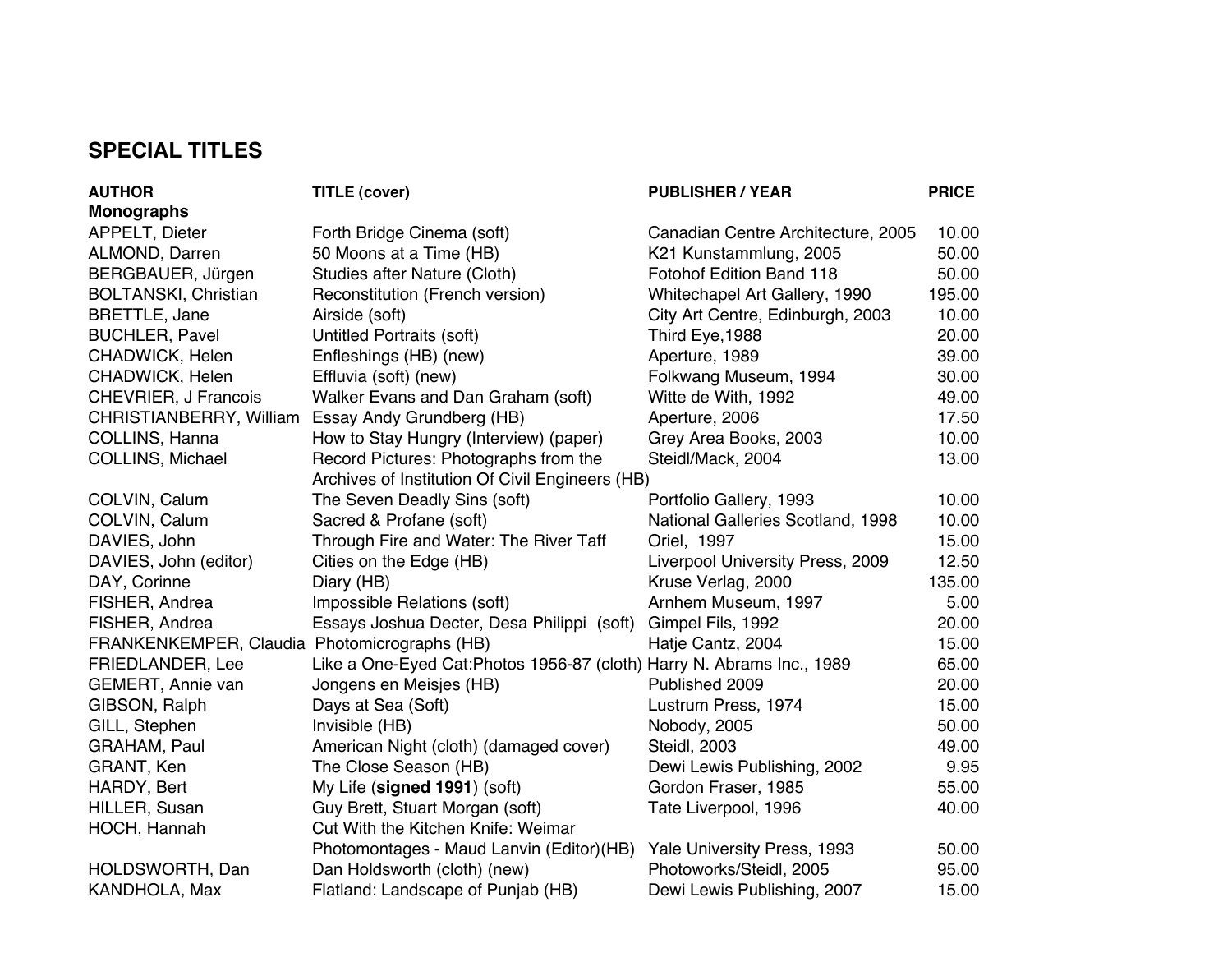| <b>KLEIN, Astrid</b>          | Träger (soft)                                                       | UBC Fine Arts Gallery, 1992          | 10.00  |      |
|-------------------------------|---------------------------------------------------------------------|--------------------------------------|--------|------|
| LEONG, Sze Tsung              | Horizons (soft)                                                     | Yossi Millo, NY, 2008                | 19.00  |      |
| MANCHOT, Melanie              | Look at You Loving Me (HB)                                          | Friedrich Reinhardt, 1998            | 40.00  |      |
| MACKAY, Calum Angus           | Isolate English/Gaelic (soft)                                       | Ffotogallery/Portfolio Gallery, 1993 | 10.00  |      |
| McKENZIE, Joseph              | Gorbals Children (soft)                                             | Richard Drew, 1990                   | 50.00  |      |
| McMURDO, Wendy                | Essay Gilda Williams (soft)                                         | University of Salamanca, 2001        | 15.00  |      |
| <b>MEATYARD, Ralph Eugene</b> | An American Visionary (cloth)                                       | Rizzoli, NY, 1991                    | 85.00  |      |
| MICHALS, Duane                | Now Becoming Then (HB)                                              | Max Kozloff, 1991                    | 50.00  |      |
| MICHALS, Duane                | Album: The Portraits of Duane Michals (CB) Twelve Trees Press, 1988 |                                      | 115.00 |      |
| MOLDER, Jorge                 | Photographs by Jorge Molder (soft)                                  | Electa, 1999                         | 29.00  |      |
| MOORE, David                  | The Last Things (HB)                                                | Dewi Lewis Publishing, 2008          |        | 9.95 |
| NEWTON, Helmut                | Helmut Newton Autobiography (soft)                                  | Duckworth, London, 2004              | 29.00  |      |
| <b>ORLAN</b>                  | This is my body/Software $+$ CD                                     | Black Dog Publishing, 1996           | 25.00  |      |
| PALMER, Roger                 | Eight Works (paper)                                                 | Cambridge Darkroom, 1984             | 5.00   |      |
| PALMER, Roger                 | Remarks on Colour                                                   | <b>Oriel Mostyn</b>                  | 10.00  |      |
| PARR, Martin                  | The Phone Book 1998-2002 (soft)                                     | Rocket Gallery, 2002                 | 49.00  |      |
| WALL, Jeff                    | Jeff Wall (HB)                                                      | Phaidon, 1996                        | 35.00  |      |
| REISCH, Michael               | Essay by Ulrich Pohlmann (HB)                                       | Hatje Cantz, 2006                    | 15.00  |      |
| RICHON, Olivier               | After DL                                                            | Camera Austria                       | 10.00  |      |
| RIDEAL, Liz                   | People Profile (soft)                                               | <b>ACGB, 1989</b>                    | 10.00  |      |
| RODGER, George                | The Photographic Journey                                            |                                      |        |      |
|                               | of George Rodger (HB)                                               | Phaidon, 1994                        | 19.95  |      |
| RUFF, Thomas                  | Thomas Ruff (soft)                                                  | Essor Gallery, 2001                  | 29.00  |      |
| <b>SCHROETER, Erasmus</b>     | Theatre of the Unseen (soft)                                        | University of Hereford, 2002         | 10.00  |      |
| <b>SCHWITTERS, Ernst</b>      | Ernst Schwitters in Norway, 1930-60 (HB)                            | Hatje Cantz, 2005                    | 20.00  |      |
| SEAR, Helen                   | Twice (soft)                                                        | Zelda Cheatle Press, 2002            | 9.95   |      |
| SEAWRIGHT, Paul               | Inside Information Photos 1988-95 (Soft)                            | The Photographers' Gallery, 1995     | 35.00  |      |
| SIMPSON, Lorna                | Lorna Simpson (soft)                                                | Phaidon, 2002                        | 12.50  |      |
| SLOAN, Victor                 | Walls (soft)                                                        | Orchard Gallery, 1989                | 10.00  |      |
| SLOAN, Victor                 | Marking the North (soft)                                            | Impressions/Open Air, 1990           | 45.00  |      |
| SONDERGAARD, Trine            | Now that You are Mine (HB)                                          | Steidl, 2002                         | 53.00  |      |
| STRUTH, Thomas                | Strangers and Friends (soft)                                        | ICA London, 1992                     | 35.00  |      |
| SULTER, Maud                  | Syrcas (soft)                                                       | Wrexham Arts Centre, 1993            | 7.00   |      |
| TRESS, Arthur                 | Talisman (signed copy) (soft)                                       | Thames & Hudson, 1986                | 49.00  |      |
| WEINER, Andy                  | Cautionary Tales (soft)                                             | Cornerhouse, 1990                    | 10.00  |      |
| <b>WENYON &amp; GAMBLE</b>    | Volumes (soft)                                                      | Photographers' Gallery, 1993         | 10.00  |      |
| WOOD, Tom                     | People J Kisters/L Biggs (signed copy)(HB)                          | Wienand /verlag, Köln, 1999          | 59.00  |      |
| YASS, Catherine               | Filmography (soft)                                                  | Descent, 2005                        | 15.00  |      |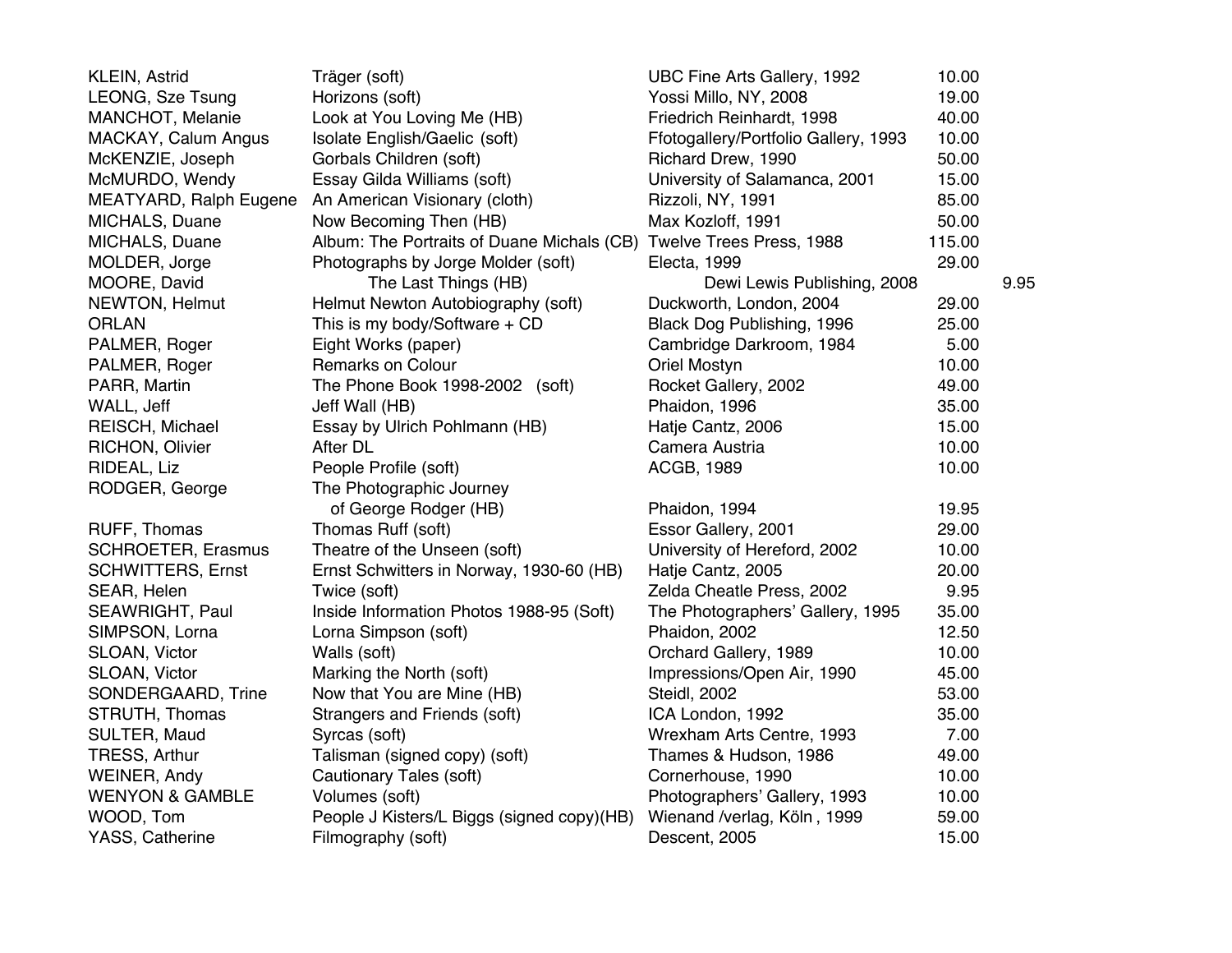## **ANTHOLOGIES / CATALOGUES**

|                                                                                                               | ACTING OUT: Invented Melodrama in Contemporary Photography                      |                                                |       |
|---------------------------------------------------------------------------------------------------------------|---------------------------------------------------------------------------------|------------------------------------------------|-------|
|                                                                                                               | Kathleen A. Edwards (editor) (soft)                                             | U of Iowa Museum of Art, 2005                  | 35.00 |
| <b>AFRICA REMIX</b>                                                                                           | Simon Njami, Editor (soft)                                                      | Hatje Cantz, 2005                              | 20.00 |
| <b>ALBUM</b>                                                                                                  | Bill Jay, editor                                                                | February 1970                                  | 10.00 |
| <b>ANIMA MUNDI: Still Life in Britain</b><br>Martha Langford/Rob Powell (soft)                                |                                                                                 | <b>Stills/Canadian Museum</b><br>of Phtography | 15.00 |
| <b>ANOTHER OBJECTIVITY</b>                                                                                    | Iwona Blazwick                                                                  | ICA, London, 1988                              | 15.00 |
| <b>BOUNDARIES</b>                                                                                             | Pavel Buchler (soft)                                                            | Cambridge Darkroom, 1986                       | 10.00 |
| <b>CONVERSATION PIECES</b>                                                                                    | Pavel Buchler (soft)                                                            | i3, 2003                                       | 10.00 |
| <b>DIGITAL DIALOGUES</b>                                                                                      | Photography in the Age of Cyberspace                                            | Ten.8 Photo Paperback                          | 15.00 |
| <b>DESIRE</b>                                                                                                 | ICA Documents (soft)                                                            | ICA, 1984                                      | 10.00 |
| EDWARD HOPPER UND DIE FOTOGRAFIE (German) (soft)                                                              |                                                                                 | Folkwang Museum, Essen, 1992                   | 45.00 |
| THE EPIC & THE EVERYDAY: Contemporary Photographic Art (soft)                                                 | South Bank Centre, 1994                                                         | 39.00                                          |       |
|                                                                                                               | INSCRIPTIONS AND INVENTIONS: British Photography in the 1980's<br>lan Jeffrey   | British Council, 1987                          | 10.00 |
| PHOTOWORK(S) IN PROGRESS/Constructing Identity (HB)<br>Linda Roodenburg, editor<br>Snoeck-Ducaju & Zoon, 1997 |                                                                                 |                                                |       |
| OUTER SPACE: 8 Photo & Video Installations (soft)<br><b>Alex Noble</b><br>South Bank Centre, 1991             |                                                                                 |                                                | 30.00 |
| RROSE IS A RROSE IS A RROSE: Gender Performance in Photography (HB) Harry Abrhams, NY, 1997                   |                                                                                 |                                                | 42.00 |
|                                                                                                               | SINGULAR IMAGES: Essays on Remarkable Photographs (soft)<br>Sophie Howarth (ed) | Tate, London, 2005                             | 19.50 |